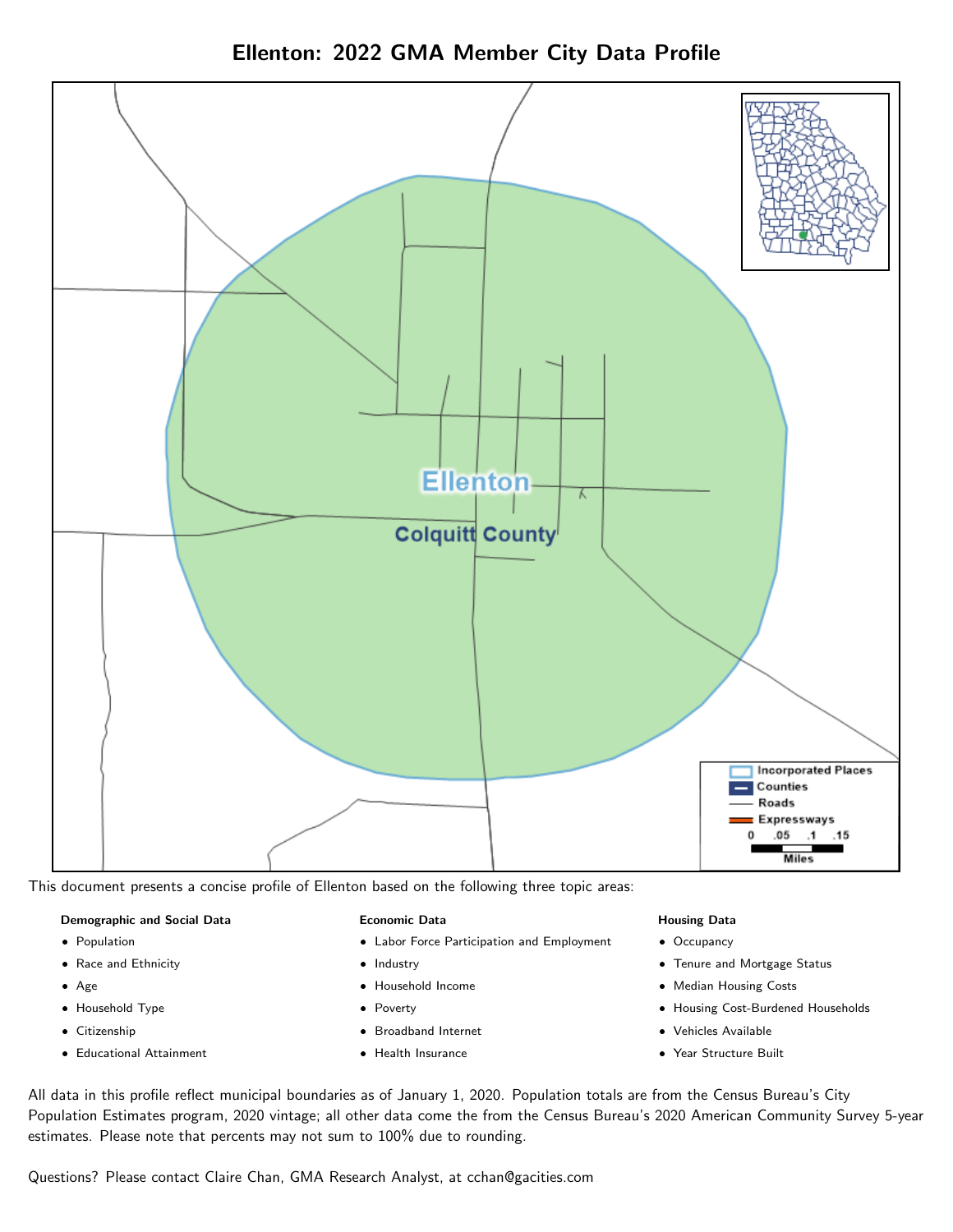# Ellenton: Demographic and Social





**Citizenship** 



Source: American Community Survey, 2020 5-year estimates, table B05002 Source: American Community Survey, 2020 5-year estimates, table B15002

Race and Ethnicity



Source: U.S. Census Bureau, City Population Estimates, 2020 vintage Source: American Community Survey, 2020 5-year estimates, table B03002

## Household Type



Source: American Community Survey, 2020 5-year estimates, table B01001 Source: American Community Survey, 2020 5-year estimates, table B11001

## Educational Attainment



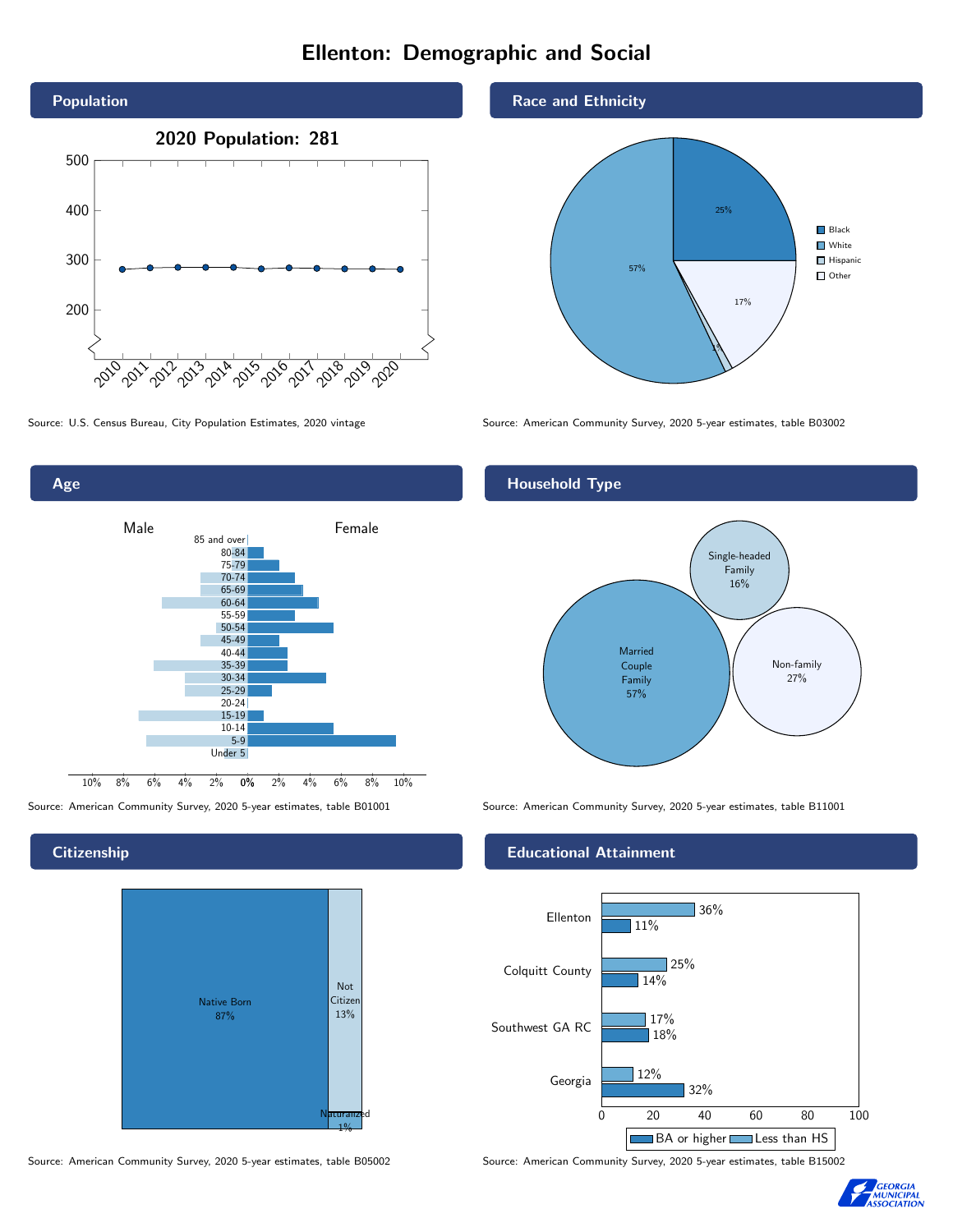# Ellenton: Economic



Source: American Community Survey, 2020 5-year estimates, table B23001 Note: Unemployment rate is based upon the civilian labor force.

### Industry

| Agriculture, forestry, fishing and hunting, and mining      | 10%   |
|-------------------------------------------------------------|-------|
| Construction                                                | 7%    |
| Manufacturing                                               | 20%   |
| <b>Wholesale Trade</b>                                      | 6%    |
| Retail Trade                                                | 7%    |
| Transportation and warehousing, and utilities               | 13%   |
| Information                                                 | $0\%$ |
| Finance and insurance, real estate, rental, leasing         | $0\%$ |
| Professional, scientific, mgt, administrative, waste mgt    | $4\%$ |
| Educational services, and health care and social assistance | 26%   |
| Arts, entertainment, recreation, accommodation, food        | 6%    |
| service                                                     |       |
| Other services, except public administration                | $0\%$ |
| Public administration                                       | $1\%$ |

Source: American Community Survey, 2020 5-year estimates, table C24030



Source: American Community Survey, 2020 5-year estimates, tables B19013 and B19025 Source: American Community Survey, 2020 5-year estimates, table B17010

Broadband Internet No 60% Yes 40%

Source: American Community Survey, 2020 5-year estimates, table B28002 Source: American Community Survey, 2020 5-year estimates, table B18135

Poverty



# **Health Insurance**